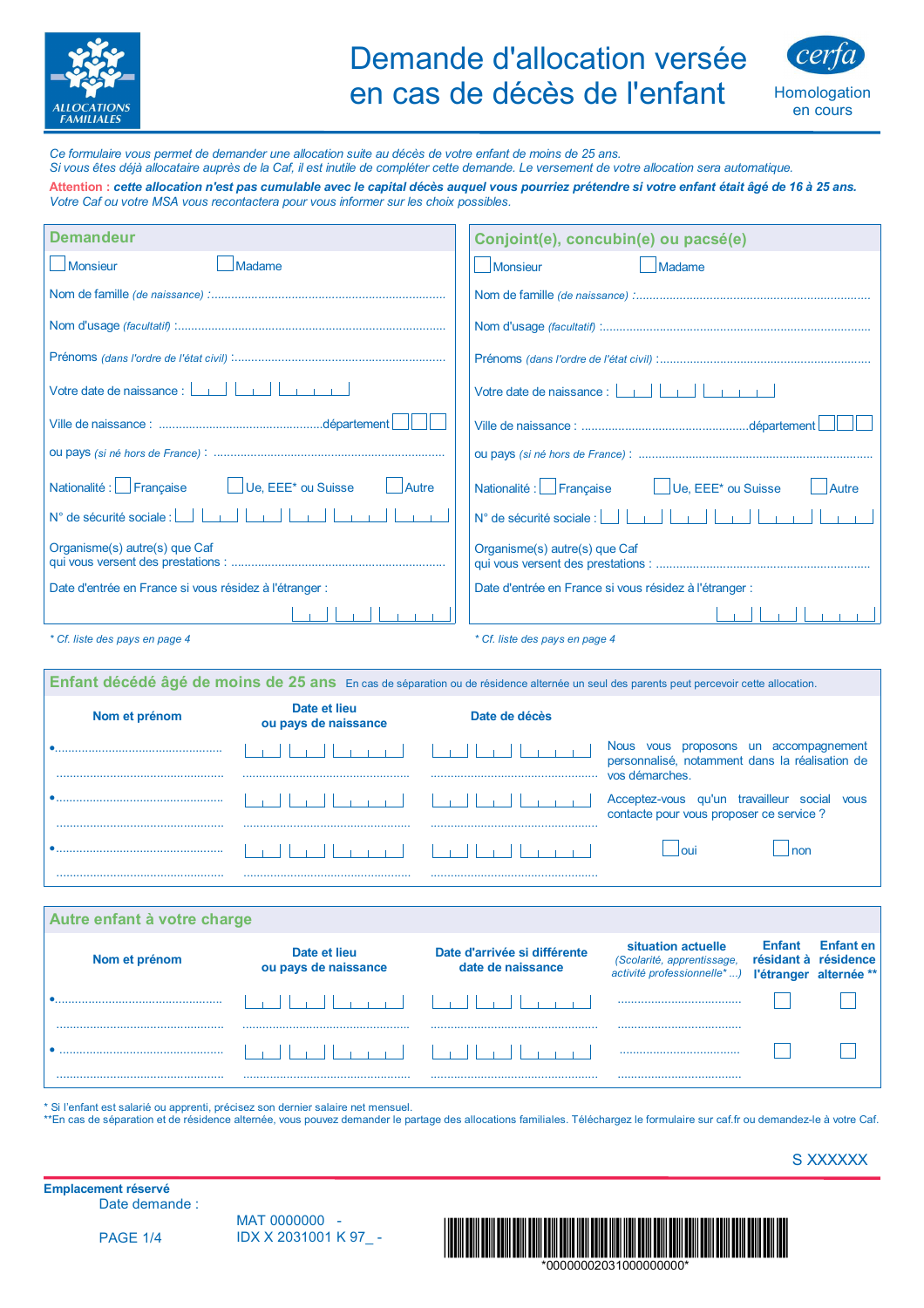| <b>Votre adresse</b>                                                                                                                                                                        |                                                     |                                             |  |
|---------------------------------------------------------------------------------------------------------------------------------------------------------------------------------------------|-----------------------------------------------------|---------------------------------------------|--|
|                                                                                                                                                                                             |                                                     |                                             |  |
| $Code$ postal : $\Box$                                                                                                                                                                      |                                                     |                                             |  |
|                                                                                                                                                                                             |                                                     |                                             |  |
|                                                                                                                                                                                             |                                                     |                                             |  |
| Depuis quelle date résidez-vous à cette adresse ?<br>$\boxed{\phantom{a} \phantom{a}}$                                                                                                      |                                                     |                                             |  |
| Si vous vivez en couple ou que votre conjoint, concubin ou pacsé réside à l'étranger, précisez :                                                                                            |                                                     |                                             |  |
|                                                                                                                                                                                             |                                                     |                                             |  |
| Attention !<br>Pour percevoir cette allocation votre résidence principale doit être en France, sauf si votre situation relève des règlements communautaires ou d'accords<br>internationaux. |                                                     |                                             |  |
| Situation(s) professionnelle(s) actuelle(s)                                                                                                                                                 |                                                     |                                             |  |
|                                                                                                                                                                                             | <b>Demandeur</b>                                    | Conjoint(e), concubin(e) ou pacsé(e)        |  |
| En activité professionnelle                                                                                                                                                                 |                                                     |                                             |  |
| Salariée, y compris préretraite progressive, stage et<br>apprentissage                                                                                                                      | depuis $\left e\right $<br>and Lind<br>$-1 - 1 - 1$ | depuis le <b>Le Le Le Le Le</b>             |  |
| Agent titulaire de la fonction publique (hospitalière,<br>territoriale, État)                                                                                                               | depuis le                                           | depuis $ e $                                |  |
| Marin pêcheur                                                                                                                                                                               | depuis le                                           | depuis le                                   |  |
| Non salarié agricole                                                                                                                                                                        | depuis le $\boxed{\phantom{a}}$                     | depuis le $\boxed{\phantom{a}}$             |  |
| Pour toutes ces situations, précisez :                                                                                                                                                      |                                                     |                                             |  |
| S'il y a lieu, le nom de l'employeur ou de<br>l'organisme de formation et son adresse :                                                                                                     |                                                     |                                             |  |
| Vous ou votre employeur cotisez en France                                                                                                                                                   | $\Box$ à la Cgss<br>à l'Urssaf                      | ⊿à l'Urssaf<br>$L$ à la Cgss                |  |
|                                                                                                                                                                                             |                                                     |                                             |  |
| à l'étranger                                                                                                                                                                                |                                                     |                                             |  |
| Au chômage (indemnisé ou non)                                                                                                                                                               | depuis le <b>Le Le Le Le Le Le Le Le Le</b>         | depuis le $\boxed{\phantom{a}}$             |  |
| S'agit-il de chômage partiel ?                                                                                                                                                              | oui<br>$\Box$ non                                   | $\overline{\phantom{a}}$ oui<br>$\Box$ non  |  |
| À la retraite, pensionné<br>(y compris en préretraite totale)                                                                                                                               | depuis le $\lfloor$<br>an Handi<br>$-1 - 1 - 1$     | depuis le $\boxed{\phantom{a}1\phantom{a}}$ |  |
| De quel(s) régime(s) percevez-vous                                                                                                                                                          |                                                     |                                             |  |
| une pension?                                                                                                                                                                                |                                                     |                                             |  |
| <b>En maladie</b>                                                                                                                                                                           | depuis le                                           | depuis le                                   |  |
| Autre cas (congé maternité, congé parental,<br>hospitalisation, détention sauf régime de semi-liberté,<br>longue maladie, étudiant, etc.)                                                   | depuis le                                           | depuis le                                   |  |
| Nom et adresse de l'établissement en cas<br>d'hospitalisation ou de détention                                                                                                               |                                                     |                                             |  |
| Si pour une de ces situations, les indemnités ou<br>pensions sont versées par un pays étranger, précisez :                                                                                  |                                                     |                                             |  |
| <b>Sans activité</b>                                                                                                                                                                        | depuis le                                           | depuis $le$                                 |  |
|                                                                                                                                                                                             | Sans activité depuis toujours                       | Sans activité depuis toujours               |  |
| Emplacement réservé                                                                                                                                                                         |                                                     |                                             |  |

Date demande :

**PAGE 2/4** 

MAT 0000000 -IDX X 2031001 K 97 -

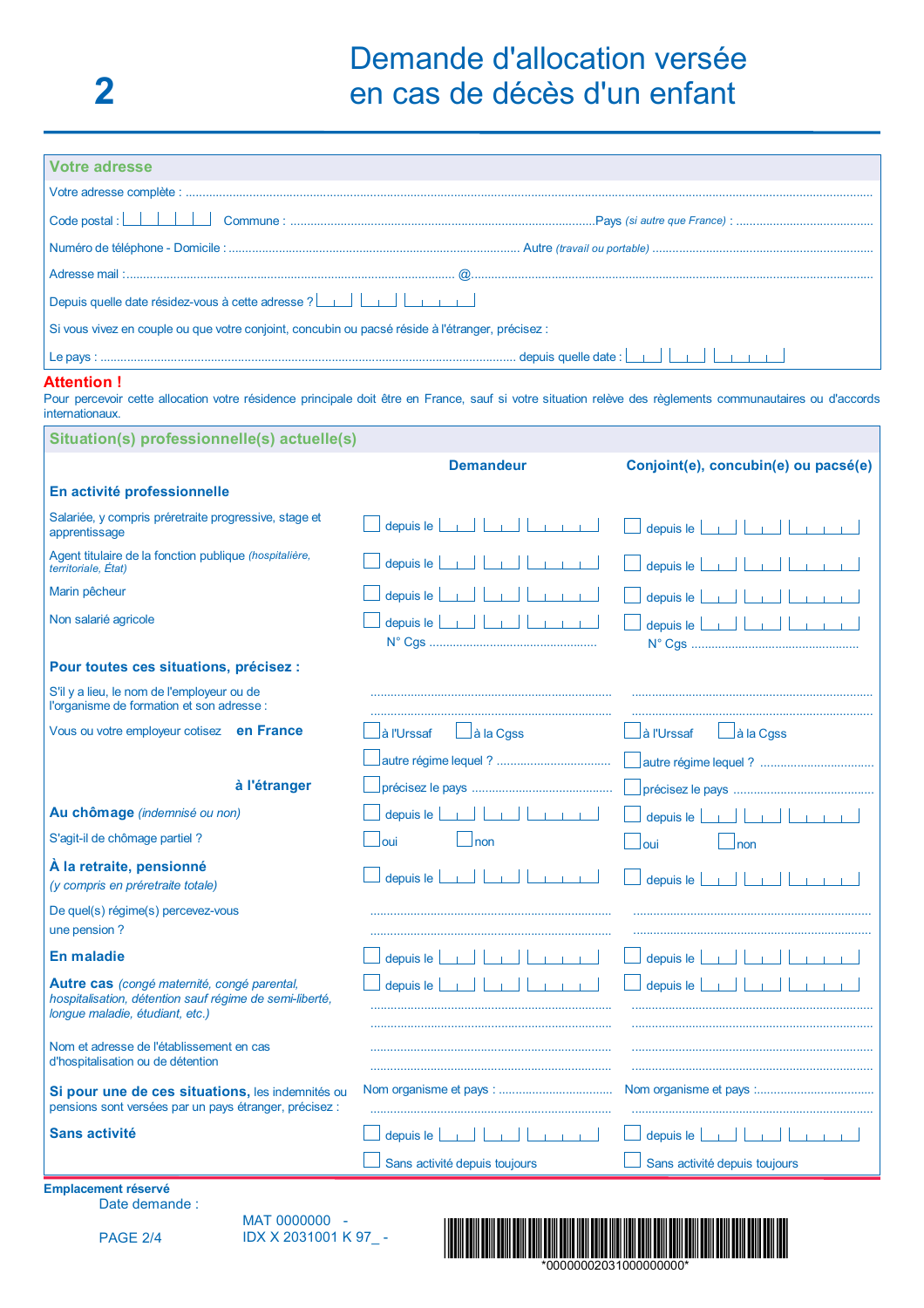| <b>Situation familiale</b>                                                                                                       |                     |                                  |  |  |  |
|----------------------------------------------------------------------------------------------------------------------------------|---------------------|----------------------------------|--|--|--|
| <b>Vous vivez en couple</b>                                                                                                      |                     |                                  |  |  |  |
|                                                                                                                                  |                     |                                  |  |  |  |
| Mariage                                                                                                                          | Pacs                | Vie commune sans mariage ni pacs |  |  |  |
| <b>Vous vivez seul(e)</b>                                                                                                        |                     |                                  |  |  |  |
| Vous vivez seul(e) depuis le                                                                                                     |                     |                                  |  |  |  |
| <b>Divorce</b>                                                                                                                   | En cours de divorce | Rupture de vie commune           |  |  |  |
| Vous êtes célibataire                                                                                                            |                     |                                  |  |  |  |
| Vous êtes veuf ou veuve depuis le ……………………………………………………………………………………                                                               |                     |                                  |  |  |  |
| <b>Parents séparés</b>                                                                                                           |                     |                                  |  |  |  |
| Si l'autre parent de vos enfants est dans une ou plusieurs des situations suivantes, cochez la(les) case(es) correspondante(s) : |                     |                                  |  |  |  |
| II réside dans un des États de l'UE, EEE* (hors France) ou en Suisse                                                             |                     |                                  |  |  |  |
| Il travaille pour un employeur dont le siège est situé dans l'un de ces pays                                                     |                     |                                  |  |  |  |
| Il perçoit une pension <i>(retraite, invalidité)</i> ou une indemnisation <i>(maladie, chômage)</i> de l'un de ces pays          |                     |                                  |  |  |  |
| Une pension alimentaire est-elle fixée et/ou versée pour vos enfants par l'autre parent?                                         |                     | l oui<br>non                     |  |  |  |
| * Cf. liste des pays en page 4                                                                                                   |                     |                                  |  |  |  |

## **Engagement et signature**

Je certifie que les renseignements fournis dans cette déclaration sont exacts. Je m'engage à signaler tout changement qui les modifierait. Je prends connaissance que cette déclaration peut faire l'objet d'un contrôle des organismes chargés du service des prestations, auprès de Pôle emploi, du service des impôts ; qu'à la demande de la Caf je devrai justifier de ma situation notamment mon activité (bulletin(s) de salaire...) et de celle de tout enfant, personne aidée ou autre personne vivant au foyer.

| $F$ ait à :                                                                                                  |                                               |
|--------------------------------------------------------------------------------------------------------------|-----------------------------------------------|
| Si le signataire est un représentant du demandeur, précisez ci-dessous ses nom, prénom, qualité et adresse : | Signature du demandeur ou de son représentant |
|                                                                                                              |                                               |
|                                                                                                              |                                               |
|                                                                                                              |                                               |
|                                                                                                              |                                               |

La loi punit quiconque se rend coupable de fraudes ou de fausses déclarations (Articles L.114-9 et L.114-17 du Code de la Sécurité sociale - Article 441-1 du Code Pénal). L'exactitude de vos déclarations peut être vérifiée, notamment par un agent de contrôle assermenté de la Caf ou directement auprès des organismes ou services cités ci-dessus (Article L.114-19 du code de la Sécurité sociale).

Pour l'étude et la gestion de vos droits, vos données personnelles sont traitées par la Caisse Nationale des Allocations Familiales - 32 avenue de la Sibelle 75685 Paris Cedex 14, avant désigné un Délégué à la Protection des Données. Au titre du Règlement Général européen sur la Protection des Données (RGPD) et de la Loi Informatique et Libertés (Lil) modifiée vous disposez d'un droit d'accès et de suite aux informations qui vous concernent, que vous pouvez exercer en vous adressant au directeur de votre caisse Caf de rattachement, par courrier postal signé accompagné d'une pièce d'identité signée..

Si la réponse apportée ne vous paraît pas satisfaisante, vous pouvez introduire une réclamation auprès de la Cnil.

Certaines de vos informations peuvent être transmises à nos partenaires, dans le cadre de nos missions. Vos informations sont conservées au maximum pendant 6 ans après la fin de votre relation avec la branche Famille ou jusqu'à l'intervention d'une décision définitive en cas de contentieux ou encore au titre des obligations qui pèsent sur le directeur comptable et financier de la Cnaf. Toute décision administrative individuelle automatisée ou profilage est effectuée dans le respect de l'article L. 311-3-1 et du chapitre 1er du titre 1er du livre IV du Code des relations entre le public et l'administra tion. Ultérieurement, vos données pourront être utilisées à des fins d'évaluation de politiques publiques, de lutte contre le non recours au droit, de statistiques, recherches et études.

**Emplacement réservé** Date demande :

**PAGE 3/4** 

MAT 0000000 -IDX X 2031001 K 97 -